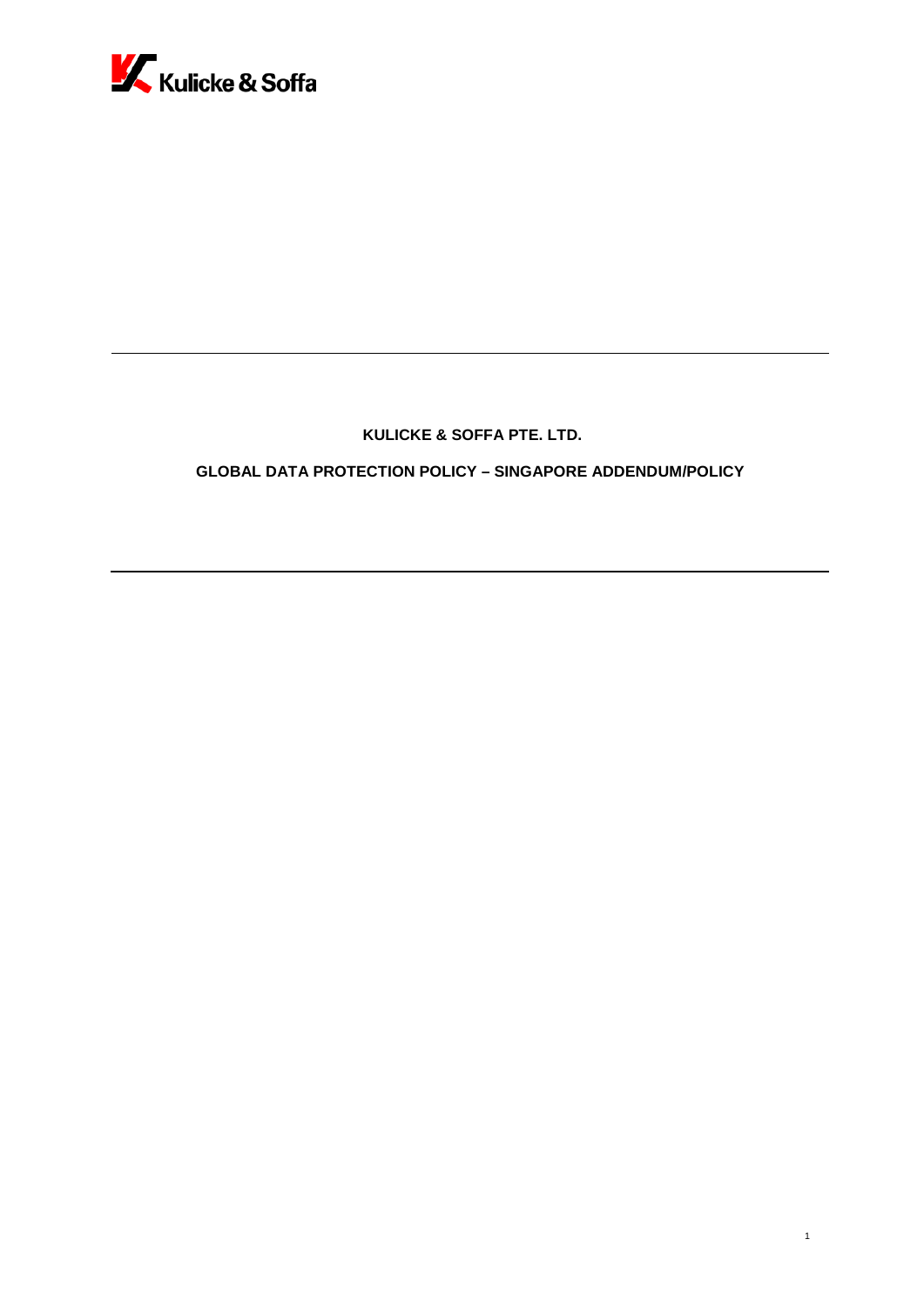

# **GLOBAL DATA PROTECTION POLICY - SINGAPORE ADDENDUM/POLICY KULICKE & SOFFA PTE. LTD.**

# **1. INTRODUCTION**

## 1.1 Background To The Personal Data Protection Act 2012

1.1.1 The Personal Data Protection Act 2012 (the "**PDPA**") is intended to be a baseline law for the protection of personal data in Singapore. The Personal Data Protection Commission ("**PDPC**") was established on 2 January 2013 to administer and enforce the PDPA. The PDPA is applicable to Kulicke & Soffa Pte. Ltd. (referred to as the "**Organization**") and the Organization is committed to complying with it.

## 1.2 Background to Singapore Addendum/Policy

- 1.2.1 This Singapore Addendum/Policy (the "**Singapore Policy**") supplements the global data protection policy (the "**Global Data Protection Policy**") of Kulicke and Soffa Industries, Inc. and/or any of its affiliates (collectively, "**K&S**") and should be read together as one policy. Save as set out in this Singapore Policy, all other terms and principles in the Global Data Protection Policy shall continue to apply. The Singapore Policy shall apply to all K&S entities incorporated in Singapore and all processing of personal data by K&S in Singapore.
- 1.2.2 This Singapore Policy shall prevail in the event of inconsistency between the principles or contents stated herein and those as described under the Global Data Protection Policy.
- 1.2.3 In this Singapore Policy, you will see the word "**process**" or "**processing**" being used in relation to personal data. Essentially, it means carrying out any activity in relation to personal data including collecting, using, disclosing, holding, transmitting, destroying etc.

# 1.3 Singapore Addendum/Policy Part Of Employment Contract

- 1.3.1 All employees and agents of the Organization must strictly comply with this Singapore Policy. For employees of the Organization, this Singapore Policy binds each employee and forms a part of the terms of the employment contract between the Organization and the employee.
- 1.3.2 The Organization reserves its right to amend this Singapore Policy from time to time. Any such amended Singapore Policy will similarly apply to you and become part of your employment contract with the Organization from the time of such amendment taking effect.
- 1.3.3 This Singapore Policy seeks to provide each employee with a broad summary overview of the requirements of the PDPA and an understanding of the PDPA's impact on operational activities. For detailed information on the obligations and exceptions under the PDPA, you may refer to the PDPA itself as well as guidelines from the PDPC at **www.pdpc.gov.sg**.

# 1.4 The Organization's Data Protection Officer

- 1.4.1 The Organization will have one or more Data Protection Officers. If in doubt on any aspect of the PDPA or this Singapore Policy, please do not hesitate to contact the Data Protection Officer. You must comply with any directions and instructions of the Organization's Data Protection Officer(s).
- 1.4.2 The details of the Data Protection Officers can be found in the Global Data Protection Policy under the section heading "Data Protection Committee".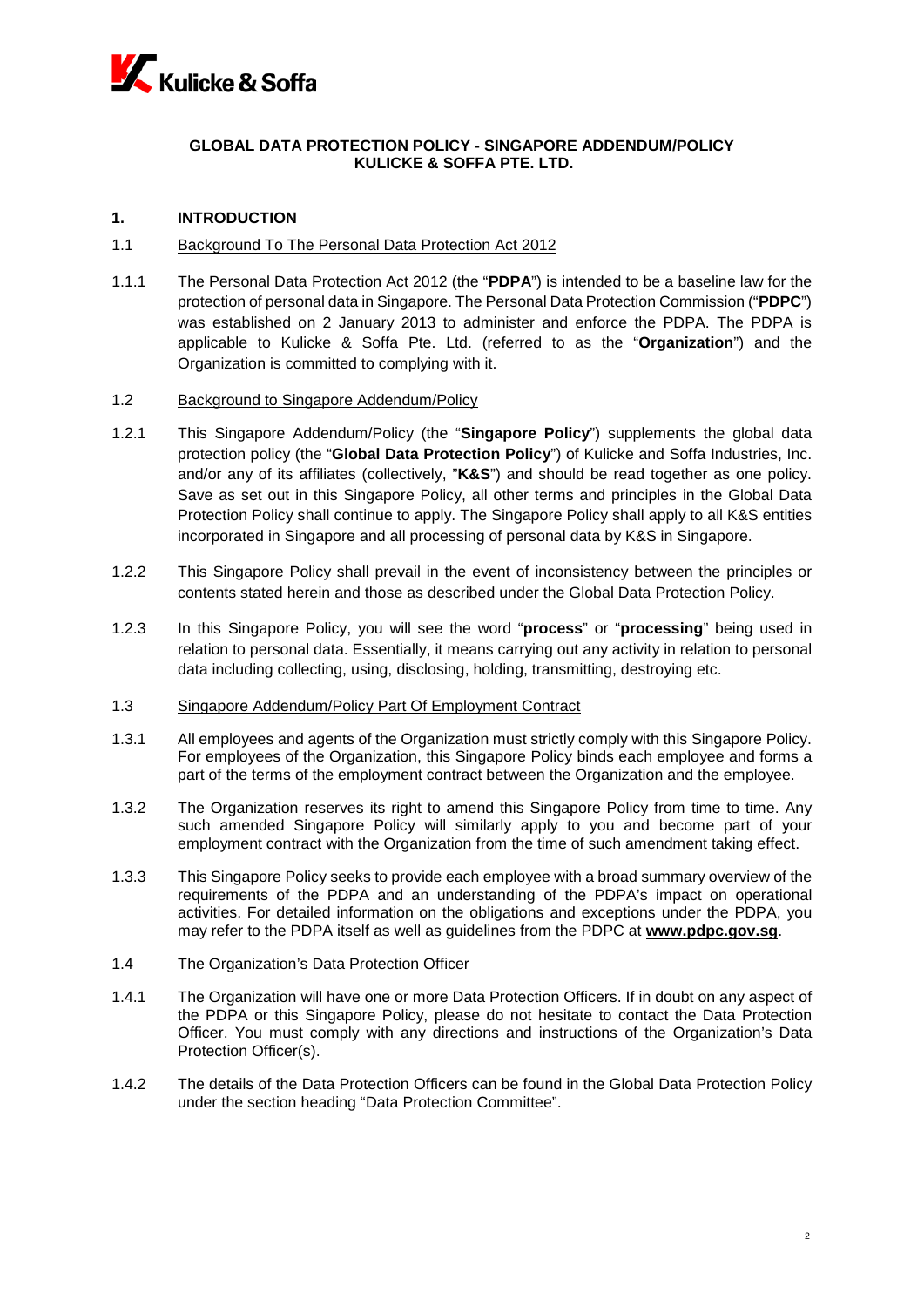

# 1.5 What To Do If You Are Aware Of Or Suspect A PDPA Breach

1.5.1 If you have information or become aware that a breach under the Singapore Policy, Global Data Protection Policy or otherwise under the PDPA has occurred within the Organization, please report it immediately to the Data Protection Officer.

# **2. OVERVIEW OF THE PERSONAL DATA PROTECTION ACT 2012**

### 2.1 The PDPA Obligations Applicable To Personal Data

- 2.1.1 With regard to dealing with personal data of any individuals, the Organization and all employees are required to adhere to the following key **data protection principles/obligations** :
	- (a) Consent;
	- (b) Purpose Limitation;
	- (c) Notification;
	- (d) Access and Correction;
	- (e) Accuracy;
	- (f) Protection;
	- (g) Retention Limitation;
	- (h) Transfer Limitation;
	- (i) Accountability; and
	- (j) Data Breach Notification.

(the above data protection principles/obligations may be referred to in this document as the "**data protection principles**")

## **3. THE CONSENT OBLIGATION / PRINCIPLE**

- 3.1 Introduction
- 3.1.1 Under the PDPA, the Organization must obtain the consent of the individual for the collection, use or disclosure of his personal data for any purpose, and such consent must be obtained prior to such collection, use or disclosure, unless an exception to the requirement of consent applies.

# 3.2 Express And Deemed Consent

- 3.2.1 Consent may be express or deemed. Deemed consent can take three forms: (a) deemed consent by conduct; (b) deemed consent by contractual necessity; and (c) deemed consent by notification.
- 3.2.2 As far as possible, express consent should be obtained. Check with the Data Protection Officer or the Organization's management if you are seeking to obtain consent other than by express means. The Data Protection Officer can make a determination of whether your factual circumstance allows for the application of one of the forms of deemed consent.
- 3.2.3 You are to obtain consent in writing by using the issued form(s) and wording(s) approved and provided by the Organization's management. Do not use form(s) or wording which have not been approved by the Data Protection Officer or the Organization's management.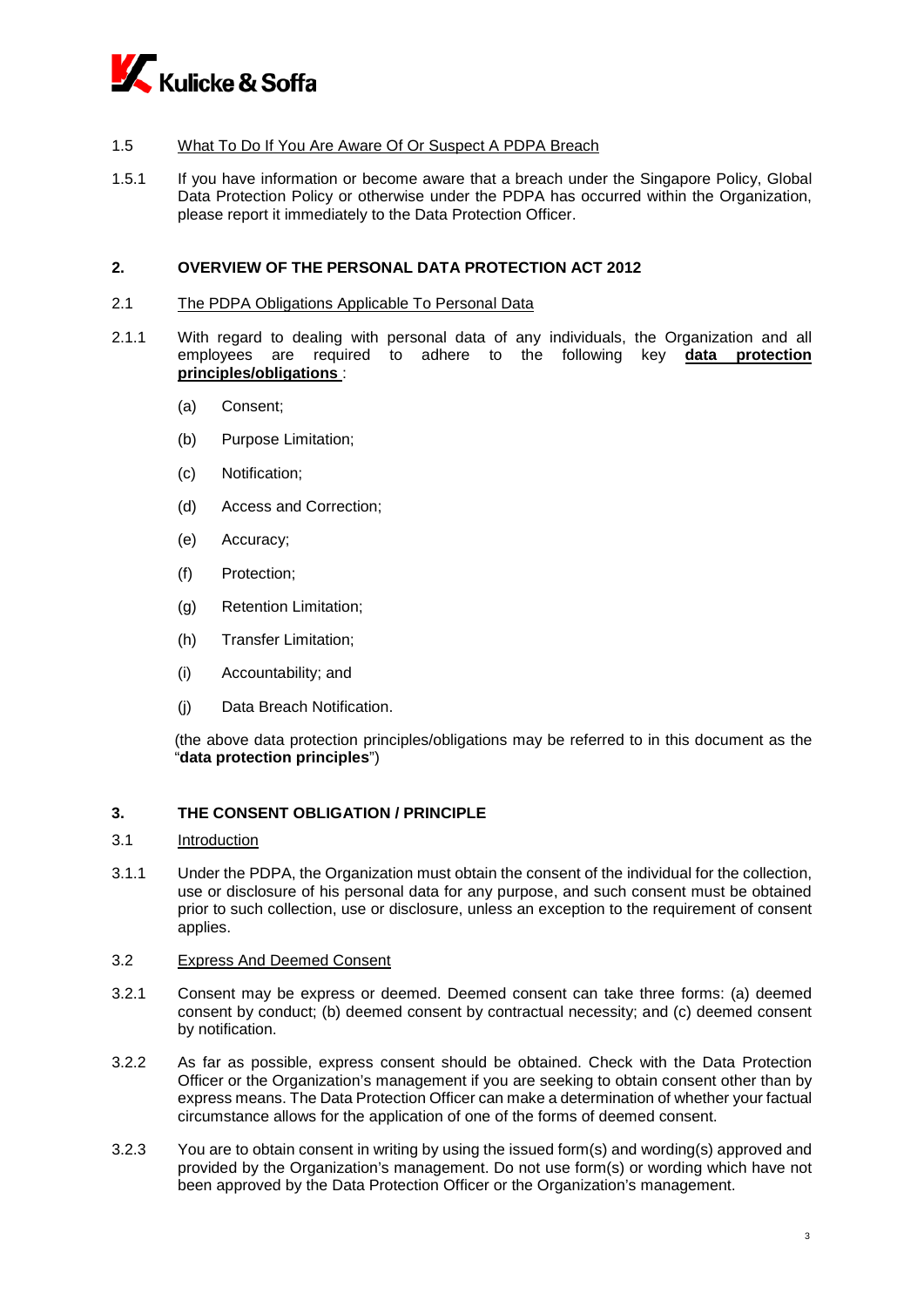

- 3.2.4 In dealing with the consent principle and the purpose principle (elaborated below), the Organization has undertaken various compliance measures. This includes but is not limited to (where relevant) :
	- (a) ensuring that individuals are notified of purposes for which their personal data may be processed by the Organization and their respective consents obtained (in some cases such as CCTV signages (where relevant), the Organization will rely on the deemed consent concept);
	- (b) amending forms/documents where necessary;
	- (c) amending terms and conditions governing the customer relationship and/or the Organization's relationship with data intermediaries and other business partners, to deal with the PDPA;
	- (d) amending the human resource related documents such as employment contract terms; and/or
	- (e) CCTV signage notification.
- 3.2.5 Do ensure that you now deploy and use materials and processes, such as those above, which have been created or modified, to deal with the PDPA.

# 3.3 Consent As A Result Of False Or Misleading Information

Take note that consent will be invalid where it is given as a result of false or misleading information or has been obtained through deceptive or misleading practices. Thus all employees will need to ensure that they do not misrepresent, mislead or provide false information whenever consent is being obtained from individuals.

### 3.4 Obtaining Personal Data From Third Parties

In many situations, the Organization will/may be collecting personal data from third parties other than the individual himself (these third parties could be corporations or individuals). In these situations, no such collection should be engaged in unless the employee is satisfied that the third party providing the personal data of individuals has obtained the consent of those individuals to disclose their personal data to the Organization for the specified purpose(s) and that those individuals have indeed consented to the Organization collecting, using and disclosing their personal data for the specified purpose(s). Please consult the Data Protection Officer if you have questions relating to this Section 3.4.

- 3.5 Disclosing Personal Data to Third Parties and Data Intermediaries
- 3.5.1 Where the Organization intends to disclose personal data to third parties (such third parties may or may not be data intermediaries) for certain purposes, it must obtain the consent of the individual for the disclosure of his personal data by the Organization to the third party for such purpose(s). These purpose(s) must have been notified to the individual and that individual's consent obtained prior to disclosure to the third party, unless an exception to the requirement of consent under the PDPA applies. A data intermediary is essentially an organization that processes personal data on behalf of the Organization. A data intermediary could be a recruitment agency, a third party data hosting provider, a courier service provider, a security company, a marketing company, a service provider which sends out marketing messages on the Organization's behalf, etc..
- 3.5.2 Prior to the disclosure, transfer or sharing of personal data, ensure that the personal data you are going to provide is only that which is necessary for the receiving party(ies)' purposes and that the personal data disclosed is consistent with the consent given by the individual (unless an exception to the requirement of consent under the PDPA applies). You should also take note of or maintain a record of, personal data that has been provided to and received from third parties. This is to enable the Organization to deal with the access and correction principles.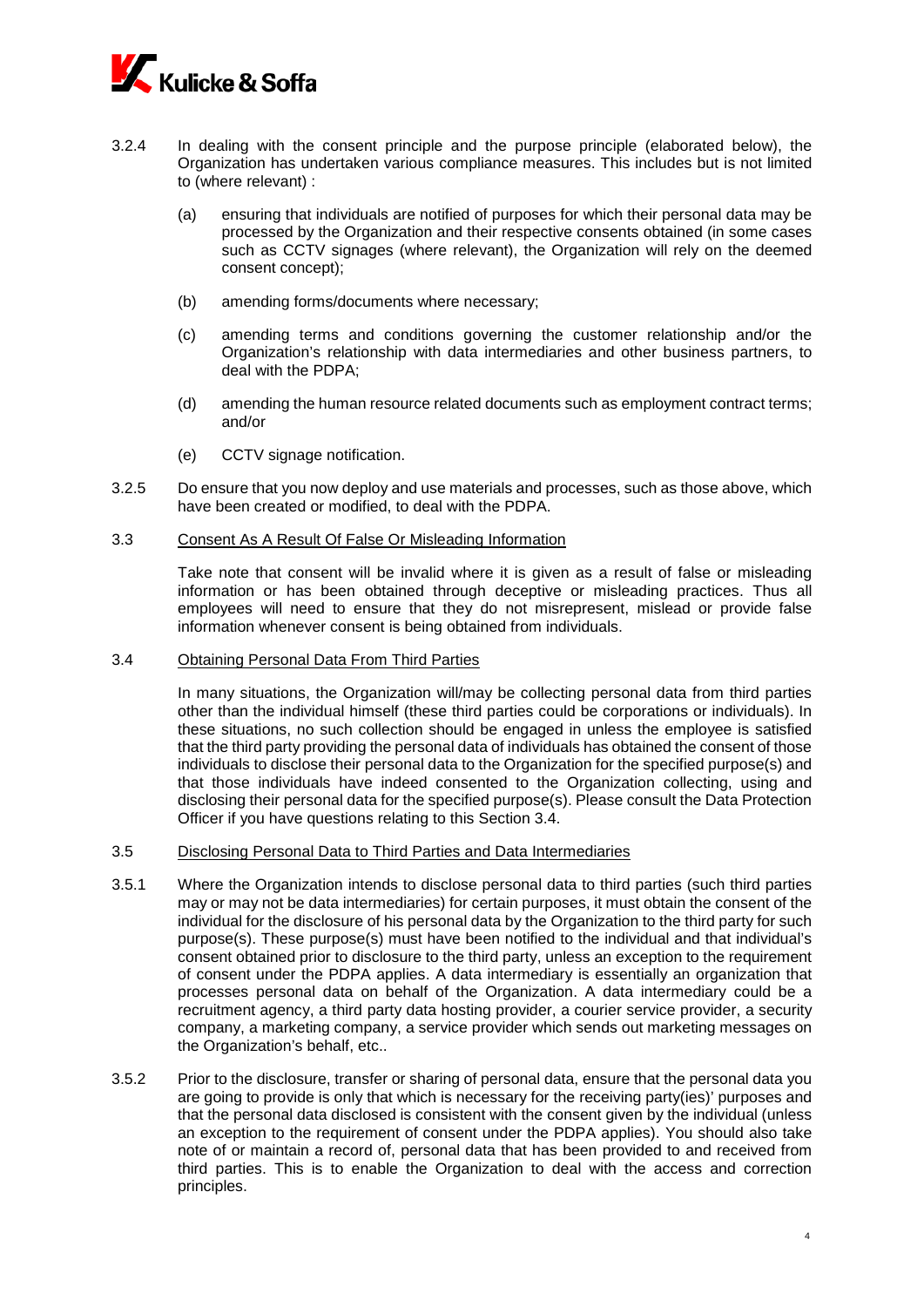

- 3.5.3 Prior to disclosing personal data to the third party recipient, ensure that standard contractual provisions have been imposed on the third party recipient to protect such personal data. When in doubt on whether this has been achieved or on the wording of the contractual provisions, contact the Organization's Data Protection Officer.
- 3.5.4 An organization has the same obligations in respect of personal data processed on its behalf and for its purposes by a data intermediary as if the personal data were processed by the organization itself. This effectively means that, in using a data intermediary, the Organization remains primarily responsible for the actions and omissions of its data intermediary when the data intermediary is processing personal data for the Organization.
- 3.5.5 In this regard, to protect itself, the Organization will have to contractually impose obligations on its data intermediaries to process personal data in accordance with the PDPA so as to ensure the Organization's compliance with and to limit its liability under the PDPA. You must seek approval from the Organization's management or Data Protection Officer before engaging any data intermediary. You must also ensure that a written contract with suitable clauses is in place. You may obtain such clauses from the Organization's management or Data Protection Officer.
- 3.6 Where the Organization is processing personal data on behalf of another organization, be sure that there is a written contract in place with this organization prior to the engagement in any activity on their behalf. Do not proceed with such activity unless the Organization's management or Data Protection Officer has approved it.
- 3.7 Disclosing Personal Data To Public Agencies
- 3.7.1 When you receive a request from a public agency for disclosure of personal data, immediately notify the Organization's management or Data Protection Officer and await further instructions. Do not disclose any personal data until the Organization's management or Data Protection Officer has given approval to do so. The Organization's management or Data Protection Officer may also instruct you to obtain further information from the public agency prior to disclosing the personal data.
- 3.8 Exceptions To The Requirement of Consent
- 3.8.1 The Organization may collect, use or disclose personal data without the individual's consent in limited circumstances. Approach the Data Protection Officer for more information on exceptions that may apply to you. Do note that relying on an exception does not exempt the Organization from having to comply with the remaining data protection principles as such an exception is only an exception to the consent and purpose principles.
- 3.9 Dealing With Corporate Clients
- 3.9.1 Customers would usually be corporations. In the case of corporations, in dealing with such corporate customers, the Organization would foreseeably be collecting and processing personal data of staff of its corporate customers, including directors, shareholders, designated employees of the corporate customer. The Organization need not abide by the data protection principles when dealing with personal data where the personal data constitutes Business Contact Information ("**BCI**").
- 3.9.2 The PDPA defines BCI as:

"*An individual's name, position name or title, business telephone number, business address, business electronic mail address or business fax number and any other similar information about the individual, not provided by the individual solely for his personal purposes.*"

3.9.3 When personal data falls under the BCI definition, such personal data is not subject to the key data protection principles, i.e. the key data protection principles referred to at paragraph **2.1.1**  above do not apply to BCI.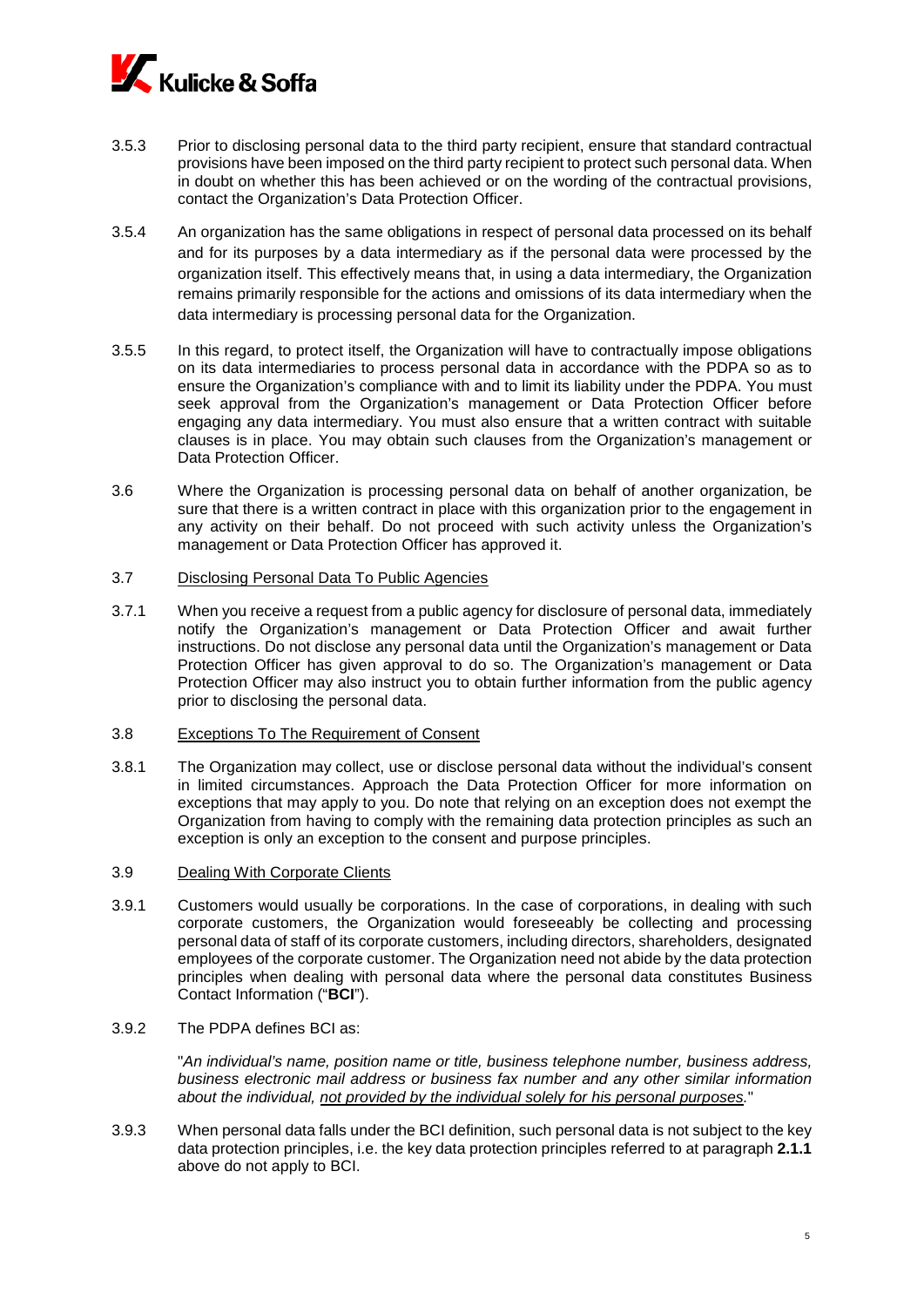

- 3.9.4 Please note that the provisions relating to the DNC regime (explained below) will still apply to BCI. This is because the DNC regime is separate from the data protection principles. In this regard, the DNC requirements (explained below) would be applicable and would need to be complied with.
- 3.9.5 If you are not sure about whether personal data falls within the scope of BCI, please contact the Data Protection Officer.

### 3.10 Withdrawal Of Consent

- 3.10.1 An individual is entitled to withdraw his consent for the Organization to process his personal data at any time. An individual who has previously consented to the collection, use or disclosure of his personal data for notified purposes can withdraw his consent at any time upon giving reasonable notice.
- 3.10.2 The Organization or you, cannot prohibit an individual from withdrawing his consent. Upon receipt of a notice of withdrawal from an individual, which can come in any form such as an email, a letter, verbal notification etc. to any employee or representative of the Organization, the Organization must immediately deal with such withdrawal of consent.
- 3.10.3 You must not ignore any communication from an individual wherein the individual seeks to withdraw his consent. Immediately notify the Data Protection Officer and the Organization's management should you receive a request for withdrawal of consent.

#### 3.11 Consent For Marketing

- 3.11.1 When you intend to collect, use or disclose an individual's personal data for marketing purpose, such as to send that individual marketing brochures, you must notify that individual about the Organization's intended processing of his personal data for marketing purpose and obtain that individual's consent. When seeking to obtain consent for marketing purpose, please ensure that you only use form(s) which have been approved by the Organization's management or Data Protection Officer.
- 3.11.2 Any consent that is sought to be obtained from an individual, for the Organization to send that individual marketing information or materials, must be by way of an opt-in consent. This is regardless of the mode of communication of the intended marketing information. This means that traditional modes of communication such as email or postal mail, can only be done if the Organization has obtained opt-in consent. Opt-out consent is not permitted. Before embarking on the sending of any marketing information, check with your Data Protection Officer that the opt-in consent of the intended individual recipient had been obtained. If you intend to send marketing information or materials by way of the Do Not Call regime modes of communication, namely voice call, text messages or fax, consult the Data Protection Officer on what you need to do, before you can do so.
- 3.11.3 Where you intend to send a marketing message to a Singapore telephone number, be sure that (a) you have obtained the necessary consent from the individual for the collection, use or disclosure of his personal data for marketing purposes; and (b) you adhere to the requirements of the DNC regime (defined and explained below).

# **4. PURPOSE LIMITATION AND NOTIFICATION OF PURPOSE OBLIGATIONS – PURPOSE PRINCIPLE**

# 4.1 Introduction

4.1.1 The Organization may collect, use or disclose personal data about an individual only for purposes that a reasonable person would consider appropriate in the circumstances, which have been notified to the individual concerned. Please note that when providing notification of purposes, these should be provided to the individual before or at the very latest, at the time of collecting the individual's personal data.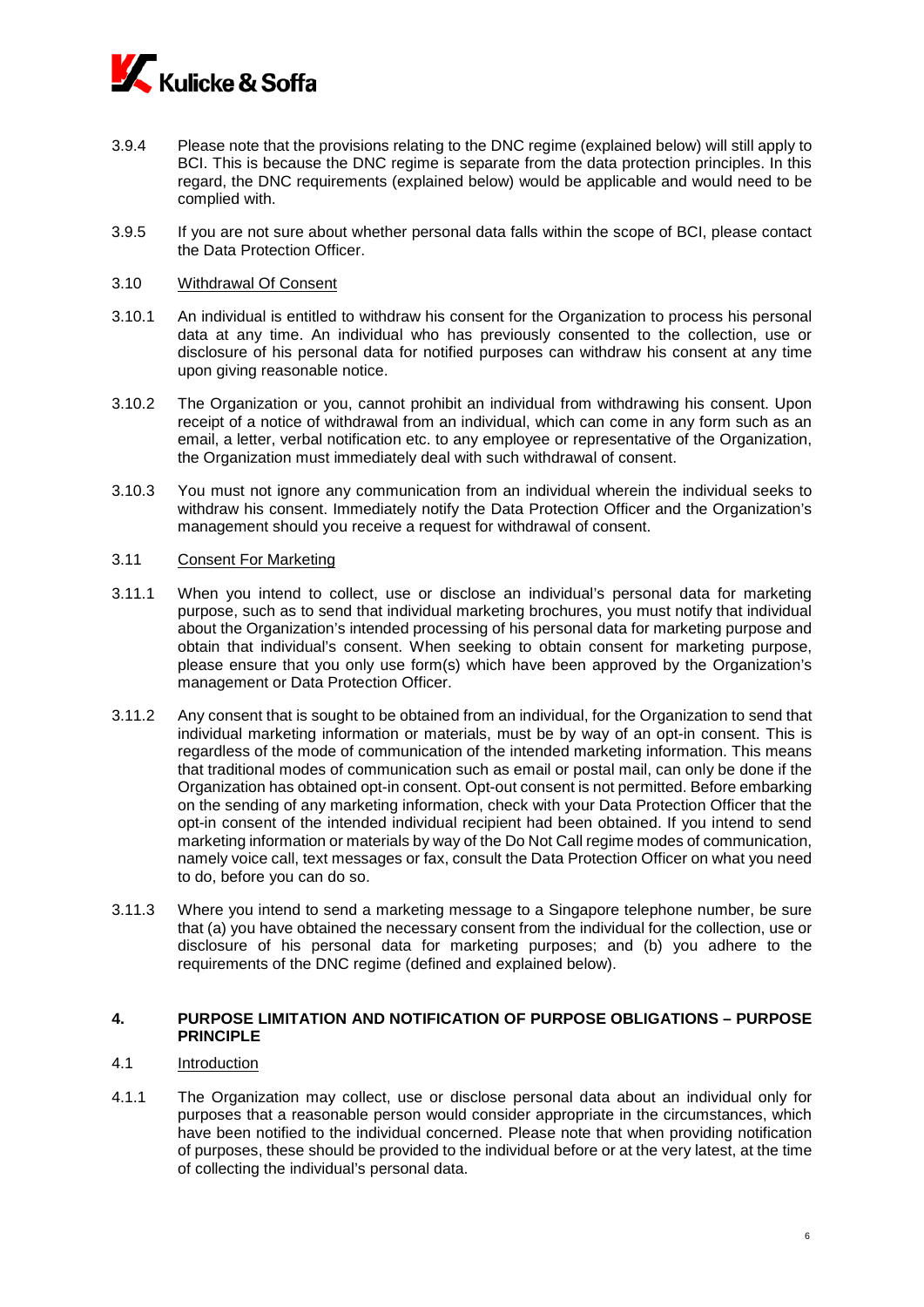

- 4.1.2 For any purpose that is new or intended for future collection, use or disclosure, fresh consent needs to be obtained from the individual in question before you can process that individual's personal data for such new purpose.
- 4.2 Notification That Photographs / Videos Will Be Taken At Events
- 4.2.1 The taking of photograph(s) of an individual or the taking of a video of an individual constitutes the collection of personal data. Accordingly, the consent and purpose principles must be complied with. Note also that once such photograph or video is taken, the Organization would also need to deal with the other data protection principles with regard to such photograph or video, such as access rights, protection principle etc.
- 4.2.2 Where such photograph or video is to be taken in a closed door event and in a place that is not open to the public, the consent of the individual whose image is to be taken has to be obtained, preferably in written form. There may be also a need to have other provisions in the written consent to deal with use of that individual's image rights. In such a case, seek the approval of the Organization's management or Data Protection Officer on the wording of the consent form before deploying the written consent.

## 4.3 Log Books And Other Record Books

4.3.1 Where log books are used, for example at security counters or at the reception, a process / procedure should be implemented to ensure that there is no inadvertent disclosure of an individual's personal data during the use of such books.

## 4.4 CCTV And Other Surveillance

- 4.4.1 Where CCTV cameras are being used to record visitors to the compound, notices should be placed prominently at all major entrances. Such notices will serve to notify individuals that their personal data may be collected via the CCTV systems in place.
- 4.4.2 Where a third party service provider has been engaged to provide or operate the CCTV system, the contract with such third party should have clauses inserted dealing with the PDPA. Please consult the Data Protection Officer for the appropriate data intermediary clauses.

# **5. ACCESS OBLIGATION / PRINCIPLE**

## 5.1 Introduction

- 5.1.1 Pursuant to the access principle under the PDPA, any individual has the right to request from an organization the following:
	- (a) details of personal data of the individual that is in the Organization's possession or under the Organization's control; and
	- (b) information on how the Organization has used or disclosed, or may have used or disclosed such personal data, in the one (1) year preceding the date of the individual's request.
- 5.1.2 The Organization must respond to each access request as accurately and completely as necessary and reasonably possible.
- 5.1.3 When you receive a request (whether in writing or otherwise), you must immediately notify the Data Protection Officer and the Organization's management. There is a short period of time by which the Organization must respond to the requestor. There are circumstances when the Organization and you must not provide an individual information about his personal data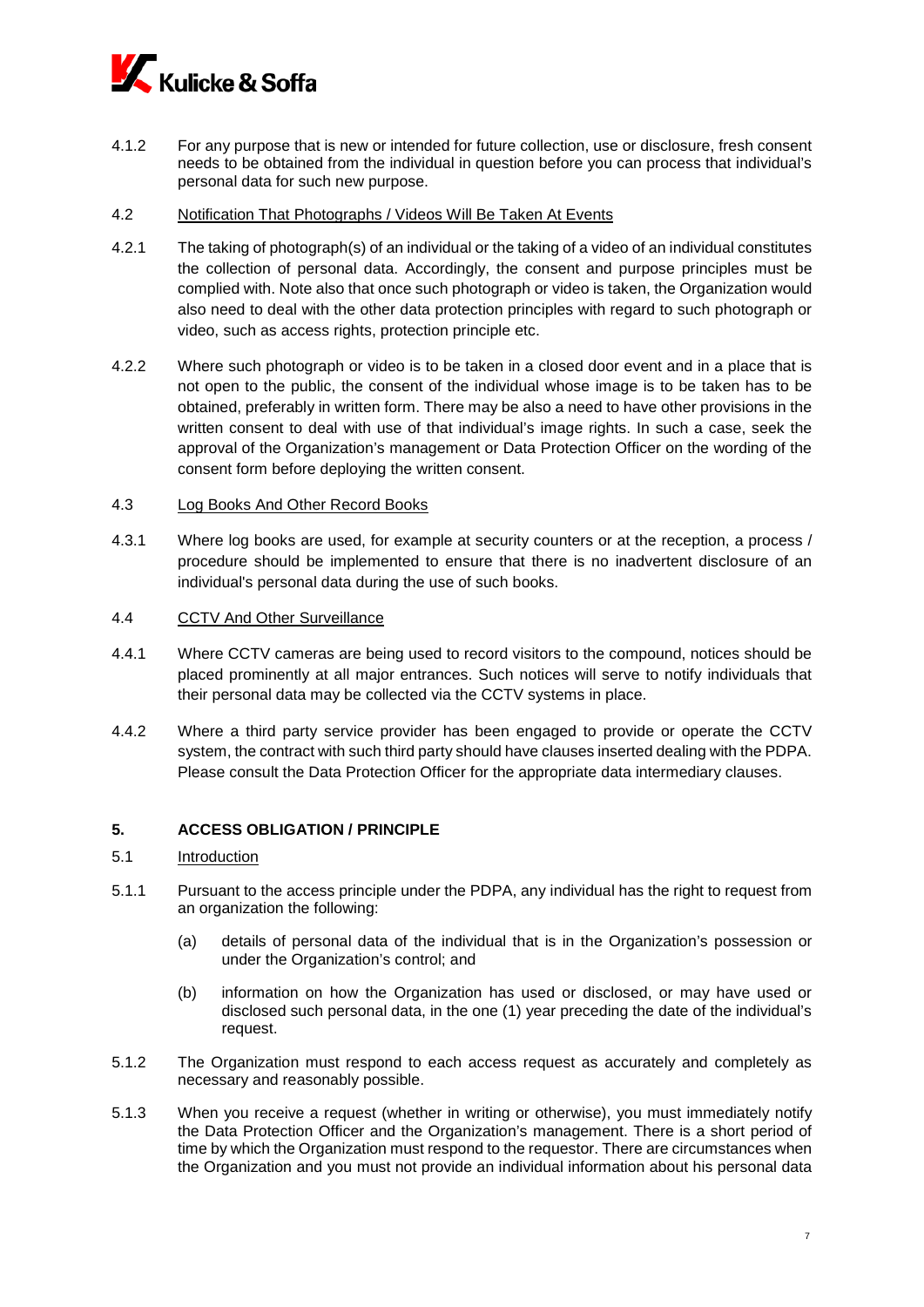

and how it has been used or disclosed, in response to his access request. This will be dealt with by the Data Protection Officer or the Organization's management**.**

# **6. CORRECTION OBLIGATION / PRINCIPLE**

### 6.1 Introduction

- 6.1.1 Under the PDPA, any individual may request the Organization to correct an error or omission in the individual's personal data that is in the Organization's possession or under its control. Upon receipt of a correction request from an individual, the Organization shall:
	- (a) correct the personal data as soon as practicable; and
	- (b) send the corrected personal data to every other organization(s) to which the personal data was disclosed by the Organization within a year before the date the correction was made, unless:
		- (i) those other organization(s) do/does not need the corrected personal data for any legal or business purpose; or
		- (ii) the Organization has the consent of the individual to only send the corrected personal data to specific organizations to which the personal data was disclosed within a year before the date the correction was made.

#### 6.2 Notification Of Correction Requests By Other Organizations

- 6.2.1 The Organization may also in turn, receive correction requests from other organizations who have disclosed personal data to it. Where such a request has been received, the Organization should correct the personal data in its possession or control accordingly, unless the Organization is satisfied on reasonable grounds that the correction should not be made.
- 6.3 Dealing With Correction Requests
- 6.3.1 When acting on correction requests received by the Organization, the Organization would as a default have to correct the individual's personal data pursuant to the correction request.
- 6.3.2 When you receive a request (whether in writing or otherwise), you must act on such requests by immediately notifying the Data Protection Officer and the Organization's management. There is a short period of time by which the Organization must respond to the requestor. The Organization is entitled to refuse to correct an individual's personal data in response to a correction request received from that individual in certain situations. This will be dealt with by the Data Protection Officer or the Organization's management.

# **7. ACCURACY OBLIGATION / PRINCIPLE**

- 7.1 Introduction
- 7.1.1 Pursuant to the accuracy principle under the PDPA, the Organization must make a reasonable effort to ensure that personal data collected by it or on its behalf is accurate and complete if the personal data :
	- (a) is likely to be used by the Organization to make a decision that affects the individual concerned; or
	- (b) is likely to be disclosed by the Organization to another organization.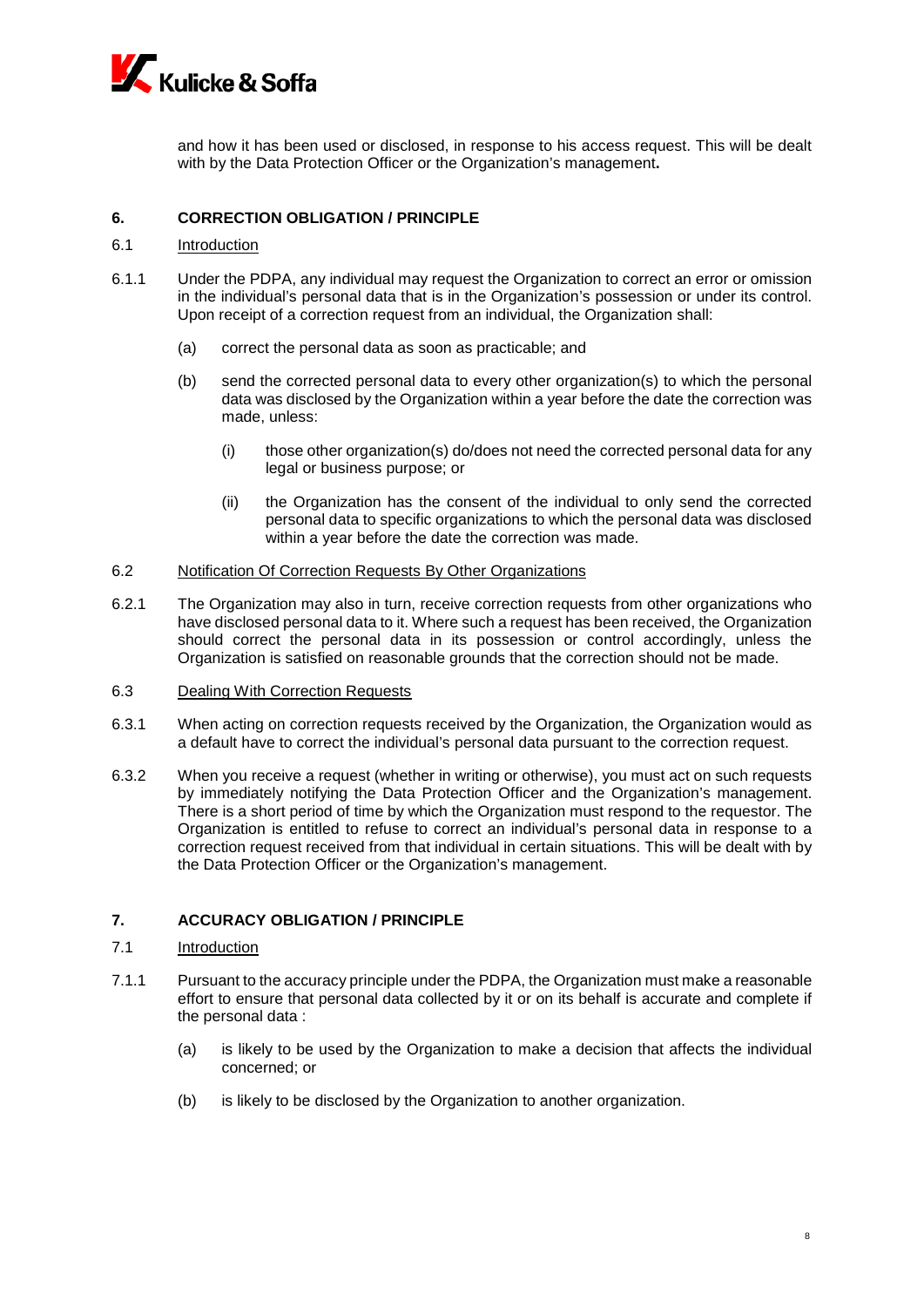

# 7.2 Compliance with the Obligation

- 7.2.1 In order to comply with the accuracy principle, the Organization and you must ensure that :
	- (a) all personal data of individuals that is collected (whether directly or from a third party) is accurate and correctly recorded. Without limiting what you need to do in order to deal with this, one method could be to verify personal data provided by an individual with original source documents provided by that individual;
	- (b) the personal data of individuals collected includes all relevant parts thereof;
	- (c) all appropriate steps have been taken in the circumstances to ensure the accuracy and correctness of the personal data; and
	- (d) consideration be given as to whether it is necessary to update the personal data that had been collected and if so, to put in place measures to do so.
- 7.2.2 If you rely on third party data intermediaries or service providers to provide you with personal data of individuals, you must ensure that the personal data of individuals that they provide to the Organization is accurate and complete.

# **8. PROTECTION OBLIGATION / PRINCIPLE**

### 8.1 Introduction

- 8.1.1 Pursuant to the protection principle under the PDPA, the Organization must protect personal data in its possession or under its control (whether in physical or electronic form) by making reasonable security arrangements to prevent :
	- (a) unauthorised access, collection, use, disclosure, copying, modification, disposal or similar risks; and
	- (b) the loss of any storage medium or device on which personal data is stored.
- 8.1.2 There are various aspects to the Organization's compliance with its personal data security obligations. Security arrangements should include measures such as a combination of administrative measures, physical measures and technical measures. The Organization's management will be considering and implementing what protective measures are needed appropriate to the personal data in question.

## **9. RETENTION LIMITATION OBLIGATION / PRINCIPLE**

## 9.1 Introduction

- 9.1.1 Pursuant to the retention principle in the PDPA, the Organization must cease to retain documents containing personal data (i.e. to destroy documents containing personal data or to delete/destroy personal data) or remove the means by which the personal data can be associated with particular individuals as soon as it is reasonable to assume that :
	- (a) the personal data no longer serves or is no longer needed for, the purpose(s) for which it was collected; and
	- (b) such personal data is no longer required for business or legal purposes.
- 9.2 Ceasing To Retain
- 9.2.1 With regard to the obligation to destroy personal data, in carrying out such destruction, it should cover not only personal data in the Organization's IT systems and hardcopy personal data, but those of its data intermediaries, in back-ups, as well as softcopies in employees' computers and those physical copies kept in files or physically kept by storage vendors. In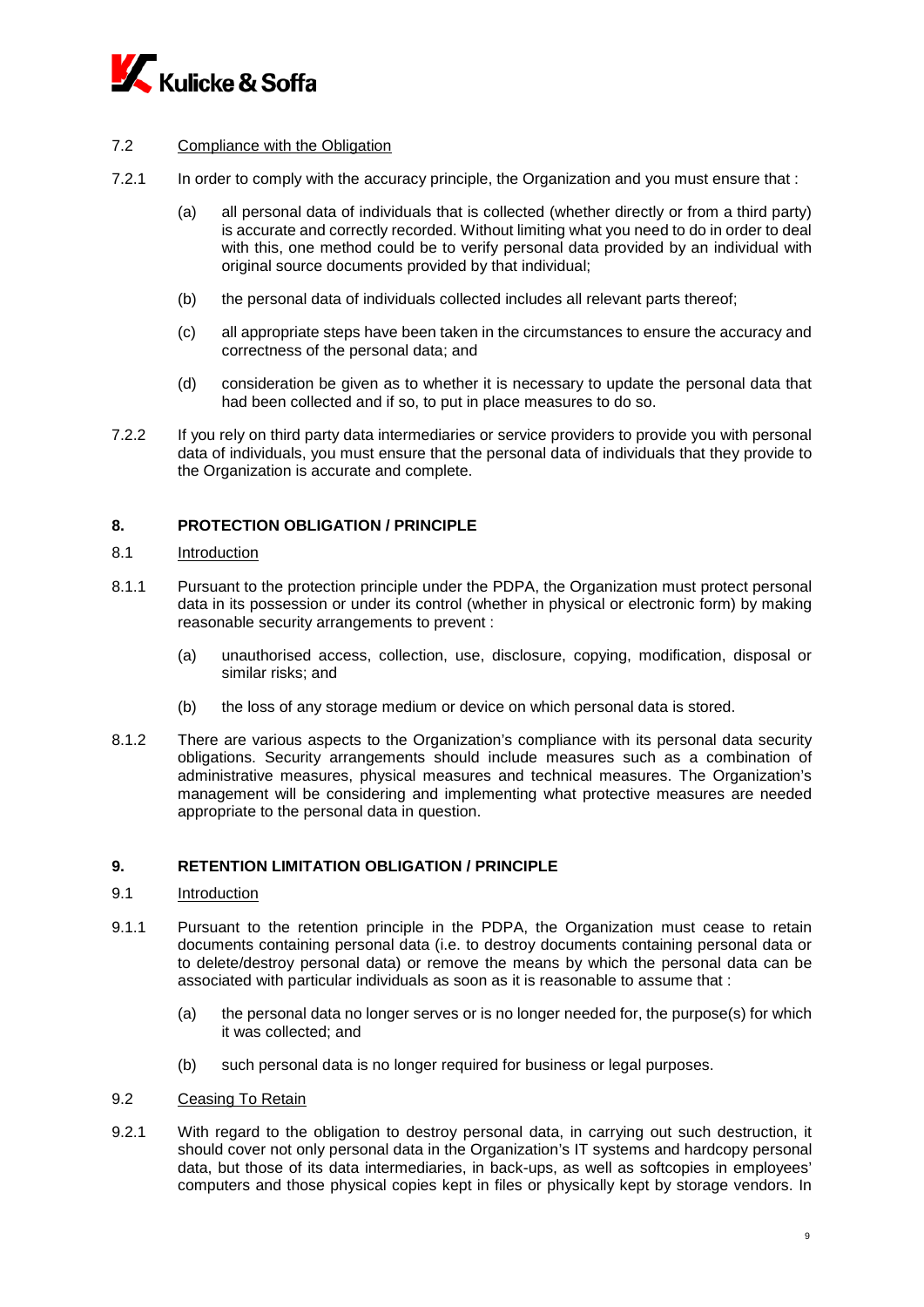

other words, as an example, simply deleting an individual's personal data from a staff's desktop computer is insufficient – one needs to delete other copies kept in other repositories such as hard copies, backups, etc.

- 9.2.2 Where you or your department is the point of contact with a data intermediary, you must ensure that the data intermediary securely destroys all personal data after the data intermediary contract has expired. How soon after the contract expires would depend on the Organization's business and legal needs.
- 9.3 Retention Policy

To assist the Organization in complying with the retention principle under the PDPA, the Organization has designed and implemented a specific document retention policy. Please refer to CP-C0237 – Records Retention Policy for more details.

### **10. TRANSFER LIMITATION OBLIGATION / PRINCIPLE**

#### 10.1 Introduction

- 10.1.1 Pursuant to the transfer out principle under the PDPA, the Organization must not transfer personal data to a country or territory outside Singapore unless it ensures that the recipient organization is bound by legally enforceable obligations to provide the transferred personal data with a level of protection that is comparable to the protection under the PDPA.
- 10.1.2 Consent to such transfers (unless an exception under the PDPA applies) should be obtained from the individuals whose personal data is to be transferred.
- 10.2 Transferring Personal Data Outside Of Singapore
- 10.2.1 In light of the transfer out principle, the Organization has put in place policy(ies)/procedure(s)/practice(s) to deal with when and how personal data may be transferred out of Singapore. This includes the Organization executing an agreement with the recipient organization to deal with the data transfer. You must not transfer personal data to any party outside of Singapore until the recipient organization has entered into and agreed to be bound by such an agreement and the individual whose personal data is to be transferred has consented to the same (unless an exception to the consent principle applies). Check with the Organization's Data Protection Officer or the Organization's management if you are uncertain on whether there is such an arrangement in place when you are transferring personal data.
- 10.2.2 The transfer out principle would apply equally regardless of whether the overseas recipient is a group company or a third party organization. Be aware that transferring personal data out of Singapore is not limited to the physical transfer of personal data outside of Singapore.

# **11. THE ACCOUNTABILITY OBLIGATION**

- 11.1 Being Transparent And Accountable
- 11.1.1 All personal data within the possession or control of the Organization is the Organization's responsibility and you must always ensure that you handle such personal data in full compliance with the PDPA.
- 11.1.2 The Organization expects all employees to fully comply with this Singapore Policy and the PDPA and in this regard, the Organization shall be, and expects its employees to be transparent and accountable with regard to how it collects, uses and discloses an individual's personal data.
- 11.1.3 The Organization has made available to the public the business contact information of its Data Protection Officer.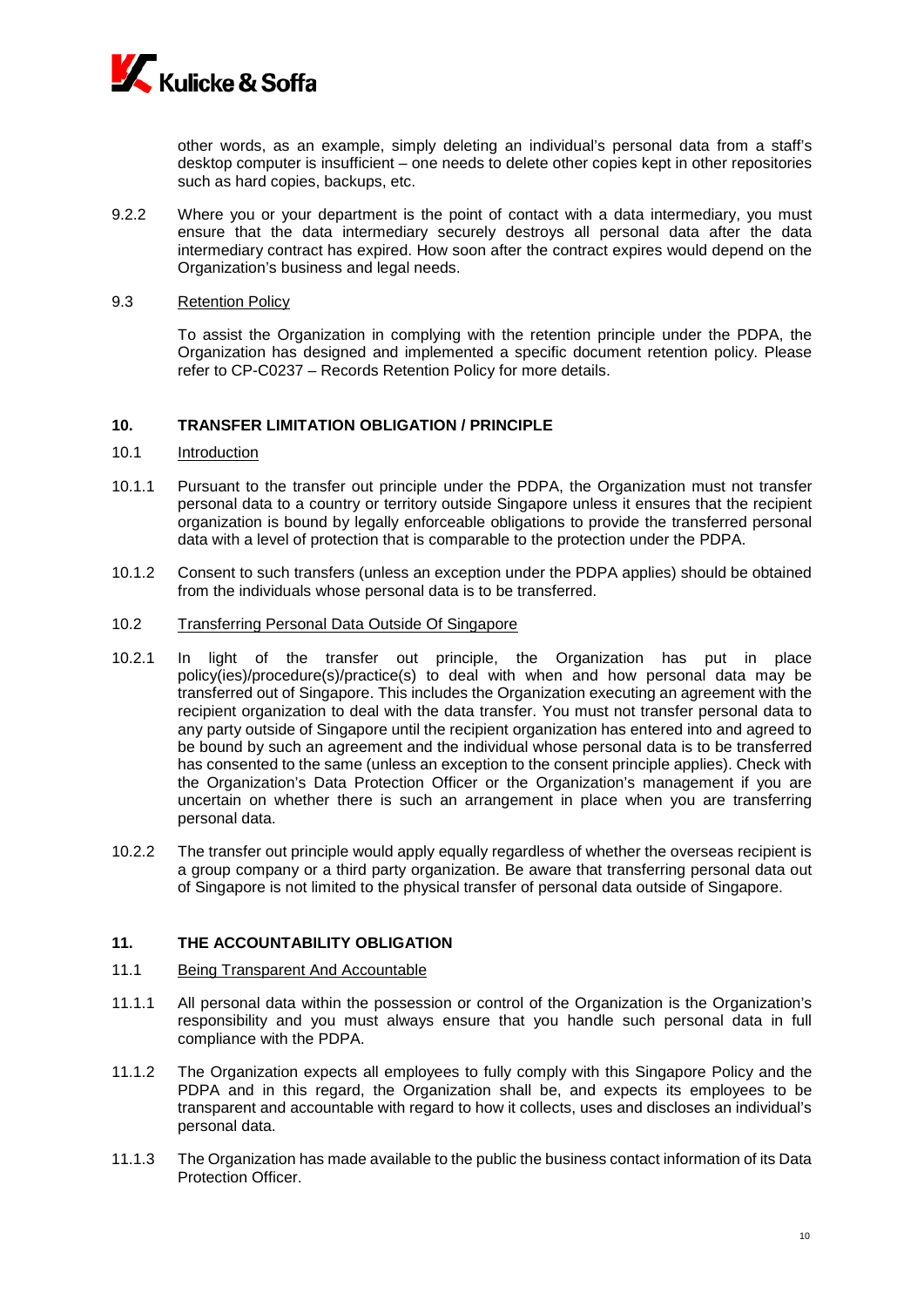

## 11.1.4 Complaint Process or Request for Information

- 11.1.5 The Organization is also required to deal with complaints from any party with respect to how it has dealt with the PDPA and its activities in relation to personal data. Anyone could potentially seek information from the Organization as to the policies and practices that the Organization has put in place to meet its obligations under the PDPA.
- 11.1.6 Such complaints or request for information can come in any form, such as by way of an email, face to face communication, telephone call etc. It could be from an individual customer, a staff of a corporate customer, or a member of the public etc. When you receive a complaint or a request for information (whether in writing or otherwise), you must act on such complaint by immediately notifying the Data Protection Officer.

## **12. DATA BREACH NOTIFICATION OBLIGATION / PRINCIPLE**

### 12.1 Introduction

- 12.1.1 This obligation/principle is where the Organization needs to notify the PDPC and/or the affected individual upon a notifiable data breach occurring.
- 12.1.2 A data breach is when there has been (a) unauthorised access, collection, use, disclosure, copying, modification or disposal of personal data; or (b) the loss of any storage medium or device on which personal data is stored in circumstances where the unauthorised access, collection, use, disclosure, copying, modification or disposal of the personal data is likely to occur.
- 12.1.3 If there is any doubt as to whether a data breach has occurred, the Data Protection Officer should be consulted immediately.
- 12.1.4 Not all data breaches are notifiable to the PDPC and/or the affected individual. A data breach only becomes notifiable as set out below.
- 12.2 Notifiable Data Breach
- 12.2.1 A data breach is notifiable if :
	- (a) it results in or is likely to result in, significant harm to the affected individual. Such a data breach must be notified to both the PDPC and the affected individual.
	- (b) it is or is likely to be of a significant scale (i.e. affects the personal data of 500 or more individuals). The Organization must notify the PDPC of such data breaches.
- 12.3 Notification Process
- 12.3.1 Refer to the Data Breach Management Plan for full details on what you need to do in recognizing and dealing with a data breach, and on the notification process. You are required to read and understand the Data Breach Management Plan.

# **13. DO NOT CALL REGISTRY**

- 13.1.1 Under the PDPA, a Do Not Call (i.e. DNC) regime/framework has been established to enable individuals to register their Singapore telephone number(s) with the DNC registry if they do not wish to receive marketing messages through their Singapore telephone number.
- 13.1.2 The DNC regime/framework applies to all manifestations or forms of messages, whether in sound, text, visual or other form. It would therefore include messages such as Short Messaging Service ("**SMSes**") messages and Multimedia Messaging Service ("**MMSes**")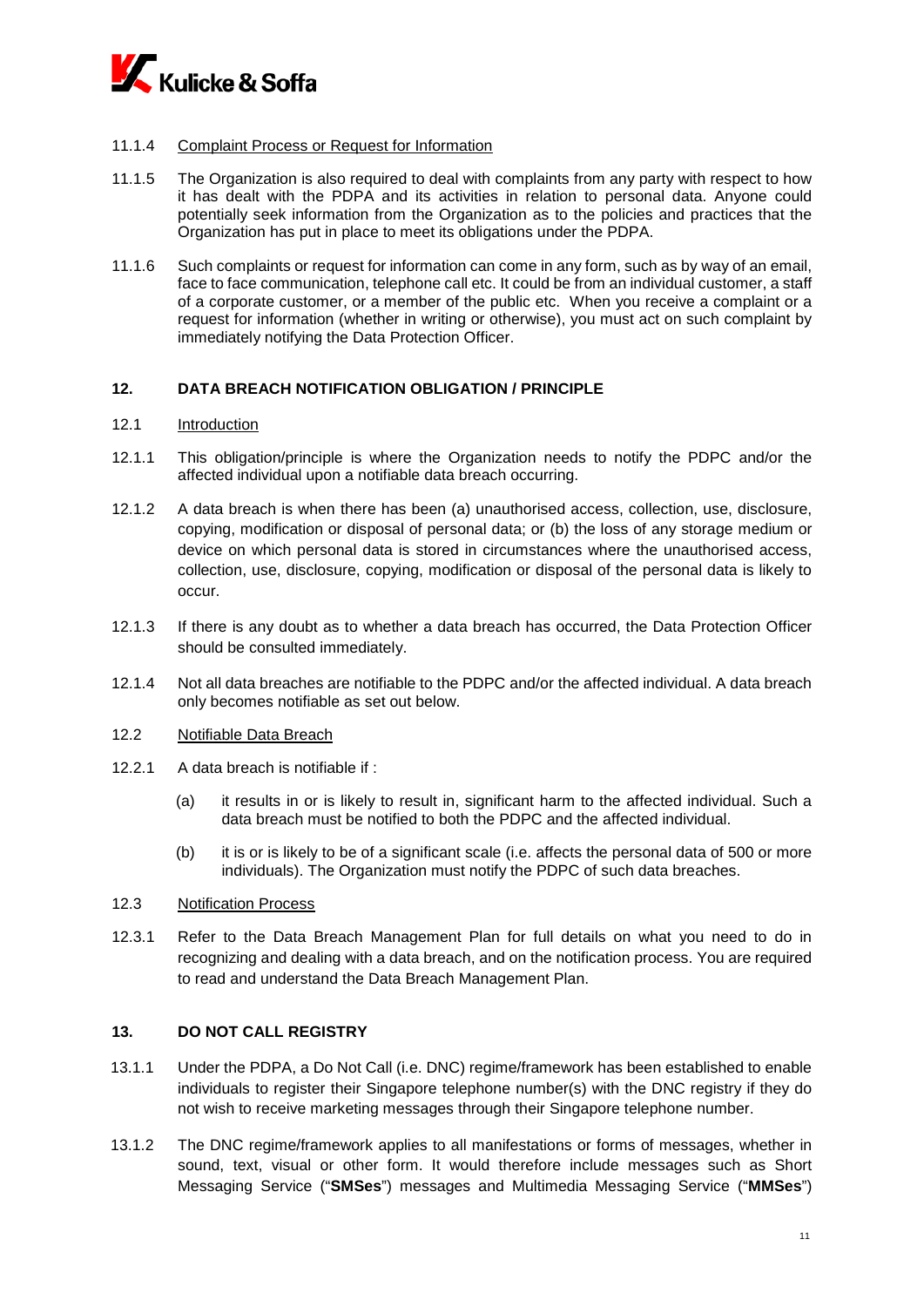

messages, voice calls and any data applications which use a Singapore telephone number. A voice call includes a call that involves a recorded or synthetic voice.

- 13.1.3 The DNC regime will impose restrictions on :
	- (a) marketing telephone or voice calls;
	- (b) marketing text messages (SMSes and MMSes); and/or
	- (c) marketing fax messages,

that are sent to a Singapore telephone number. It can be a Singapore landline, a Singapore mobile phone number, or a Singapore fax number, whether residential or business lines. The DNC regime/framework will however not apply to telephone numbers of other countries such as a Thailand telephone number or an Indonesian telephone number. Under the DNC regime/framework, a Do Not Call registry ("**DNC Registry**"), comprising of three (3) registers, is maintained by the PDPC, as follows :

- (a) one for marketing telephone or voice calls;
- (b) another for marketing text messages (SMSes and MMSes); and
- (c) a third for fax messages,

(the "**DNC Registers**").

- 13.1.4 Pursuant to the DNC regime/framework, certain kinds of messages will be subject to certain conditions. These messages would essentially be messages of a marketing nature ("**Marketing Messages**"). A "Marketing Message" is very broadly defined in the PDPA and can include a message (a voice call, an SMS/MMS or a fax) where the purpose of the message, or one of the purposes of the message, is:
	- (a) to offer to supply goods or services;
	- (b) to advertise or promote goods or services; or
	- (c) to offer to provide a business opportunity or an investment opportunity.
- 14.2 The Prohibitions under the Do Not Call regime/framework
- 14.2.1 Three (3) key requirements or prohibitions apply to all Marketing Messages:
	- (a) The "Requirement to Check with the DNC Registry";
	- (b) The "Requirement to provide Contact Information"; and
	- (c) The "Voice Call Calling Line Identity Prohibition".
- 14.3 Requirement to Check with the DNC Registry
- 14.3.1 The Requirement to Check with the DNC Registry is as follows :
- 14.3.2 Before you send a Marketing Message to a Singapore telephone number, you must strictly comply with the following :
	- (a) within 21 days prior to sending the Marketing Message have checked with the DNC Registry under the PDPC on whether that Singapore telephone number has been registered with the relevant DNC Register (depending on whether a fax, SMS or voice call is intended to be sent/made); and